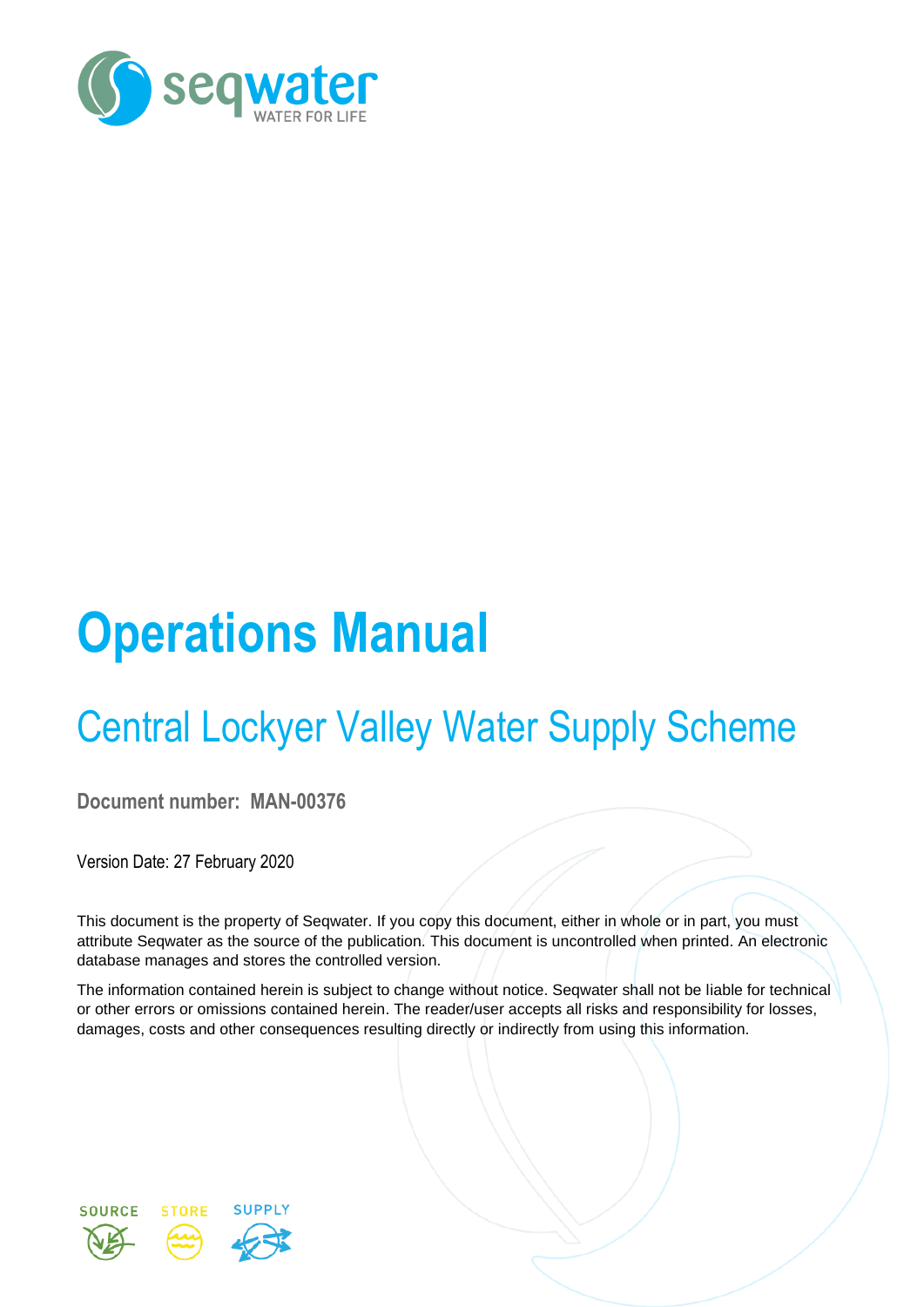

## **Contents**

| 1            |                                       | <b>Preliminary</b>                                                                       | 3              |  |  |
|--------------|---------------------------------------|------------------------------------------------------------------------------------------|----------------|--|--|
|              | 1.1                                   | Short title                                                                              | 3              |  |  |
|              | 1.2                                   | Interpretation of words used in this manual                                              | 3              |  |  |
|              | 1.3                                   | Water supply scheme                                                                      | 3              |  |  |
| $\mathbf{2}$ |                                       | <b>Operating rules</b>                                                                   | 3              |  |  |
|              | 2.1                                   | Operating levels for infrastructure                                                      | 3              |  |  |
|              | 2.2                                   | Diversion capacity for scheme                                                            | 4              |  |  |
|              | 2.3                                   | Diversions to Morton Vale Pipeline                                                       | 4              |  |  |
| 3            |                                       | Water sharing rules for underground water                                                | 4              |  |  |
|              | 3.1                                   | Calculating and setting announced allocations for underground water                      | 4              |  |  |
|              | 3.2                                   | Announced allocation for Low Priority A - Underground Water                              | 5              |  |  |
|              | 3.3                                   | Announced allocation for Medium Priority A - Underground Water                           | 6              |  |  |
|              | 3.4                                   | Forward draw for underground water                                                       | $\overline{7}$ |  |  |
|              | 3.5                                   | Taking water under an underground water allocation                                       | 8              |  |  |
| 4            | Water sharing rules for surface water |                                                                                          |                |  |  |
|              | 4.1                                   | Calculating and setting announced allocations for surface water and Morton Vale pipeline | 8              |  |  |
|              | 4.2                                   | Announced allocation for Medium Priority B - Morton Vale Pipeline                        | 8              |  |  |
|              | 4.3                                   | Announced allocation for Medium Priority C - Surface Water                               | 9              |  |  |
|              | 4.4                                   | Alternative water sharing arrangements for surface water and Morton Vale Pipeline        | 12             |  |  |
|              | 4.5                                   | Taking water under a surface water allocation                                            | 12             |  |  |
| 5            |                                       | Seasonal water assignment rules                                                          | 12             |  |  |
|              | 5.1                                   | Seasonal water assignments                                                               | 12             |  |  |
|              |                                       | <b>Attachment 1 - Dictionary</b>                                                         | 13             |  |  |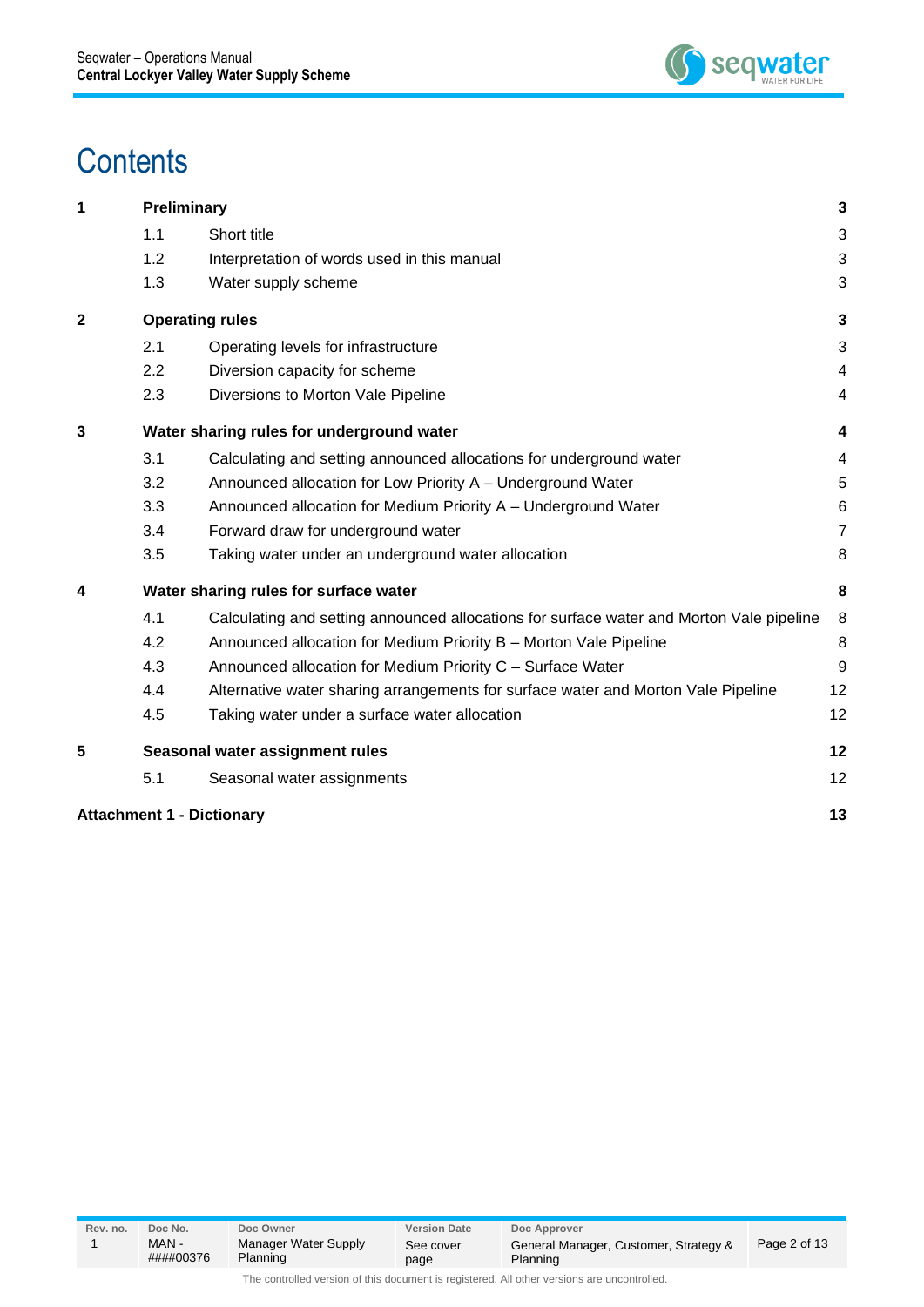

### <span id="page-2-0"></span>1 Preliminary

#### <span id="page-2-1"></span>**1.1 Short title**

- 1. This operations manual may be cited as the Central Lockyer Valley Water Supply Scheme Operations Manual.
- 2. Reference in this document to 'this manual' means the Central Lockyer Valley Water Supply Scheme Operations Manual.

#### <span id="page-2-2"></span>**1.2 Interpretation of words used in this manual**

The dictionary in attachment 1 defines particular words used in this manual.

#### <span id="page-2-3"></span>**1.3 Water supply scheme**

The extent of the Central Lockyer Valley Water Supply Scheme is defined in the Water Plan (Moreton) 2007.

### <span id="page-2-4"></span>2 Operating rules

### <span id="page-2-5"></span>**2.1 Operating levels for infrastructure**

- 1. The minimum operating levels for the infrastructure in the Central Lockyer Valley Water Supply Scheme are specified in Table 1.
- 2. The licence holder may release water from any infrastructure if the water level in that infrastructure is above its minimum operating level and the release is required:
	- a. for underground water recharge; or
	- b. for operational purposes.
- 3. When releasing water, the licence holder should:
	- a. start releases once flow at Jordan I Weir (Lake Clarendon) or Showgrounds Weir (Lake Dyer) requires augmentation;
	- b. maintain a flow over Clarendon Weir and Glenore Grove Weir;
	- c. maintain Kentville Weir within 1 metre of full supply level.
- 4. The water available for release is equal to the sum of the useable volume in Lake Clarendon and Lake Dyer, less that which has been set aside for Morton Vale Pipeline in accordance with section 4 of this manual.
- 5. There are no passflow requirements for Kentville Weir.

#### **Table 1 - Operating levels of storage infrastructure**

| <b>Infrastructure</b>          | Minimum operating level (m AHD)   |  |
|--------------------------------|-----------------------------------|--|
| Lake Dyer (Bill Gunn Dam)      | EL 101.09                         |  |
| Lake Clarendon (Clarendon Dam) | EL 84.30 for Morton Vale Pipeline |  |
|                                | EL 87.00 for Lockyer Creek        |  |

####00376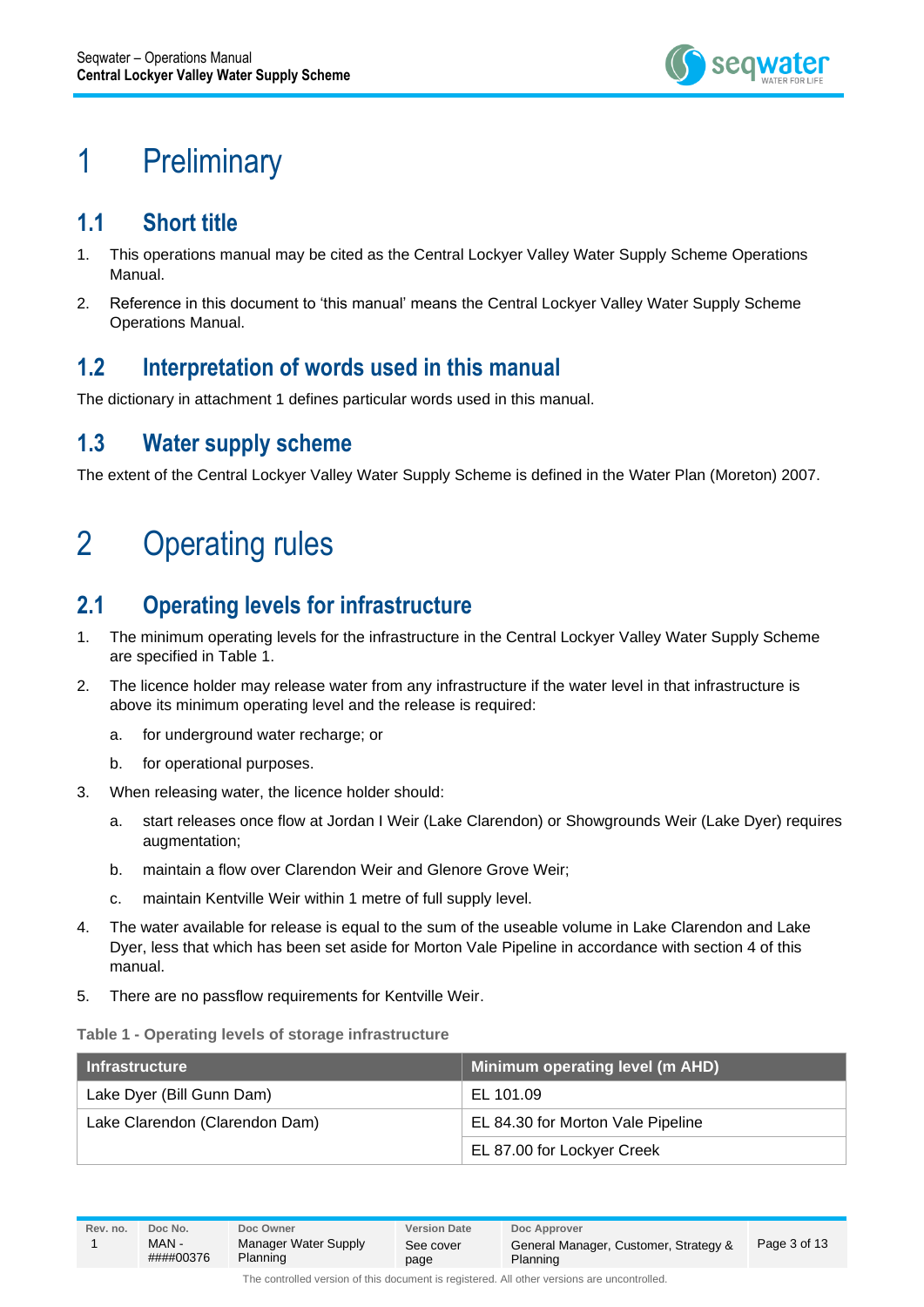

#### <span id="page-3-0"></span>**2.2 Diversion capacity for scheme**

- 1. The full supply volume levels for the diversion infrastructure in the Central Lockyer Valley Water Supply Scheme are specified in Table 2.
- 2. The licence holder may operate diversion infrastructure to divert water into Lake Clarendon or Lake Dyer if the combined flow in Lockyer and Laidley Creeks (including what is being diverted into Lake Clarendon and Lake Dyer) is expected to overtop Kentville Weir.

**Table 2 - Operating levels of diversion infrastructure**

| ∣ Infrastructure             | Full supply level (m AHD) |
|------------------------------|---------------------------|
| Jordan I Weir                | EL 87.20                  |
| Jordan II Weir               | EL 87.50                  |
| Laidley Creek Diversion Weir | EL 110.56                 |
| Kentville Weir               | EL 69.09                  |

#### <span id="page-3-1"></span>**2.3 Diversions to Morton Vale Pipeline**

<span id="page-3-2"></span>The licence holder may divert water into Morton Vale Pipeline.

### 3 Water sharing rules for underground water

### <span id="page-3-3"></span>**3.1 Calculating and setting announced allocations for underground water**

The licence holder must:

- 1. no more than 3 months prior to the commencement of a water year:
	- a. publish a forecast announced allocation for each groundwater zone, based on projected levels at the start of the next water year;
	- b. consult with water allocation holders, prior to the start of the next water year, in relation to the forecast announced allocation.
- 2. at the commencement of a water year:
	- a. calculate the announced allocation for each priority group and each zone using the water sharing rules for the scheme to take effect on the first day of the water year:
	- b. review the calculated announced allocation, and consult with water allocation holders, if it differs significantly from the forecast announced allocation.
- 3. during a water year:
	- a. recalculate the announced allocation at the beginning of each calendar month;
	- b. reset the announced allocation no later than 5 Business Days after the first day of the calendar month only if the recalculation indicates that the announced allocation would:
		- i. increase to the next announced allocation threshold; or
		- ii. increase to 100 percent.
- 4. publish details of the announced allocation, including the monitoring bore levels and water storage levels used for determining the announced allocation for water allocations belonging to each priority group and

| Rev. no. | Doc No.           | Doc Owner                        | <b>Version Date</b> | Doc Approver                                      |              |
|----------|-------------------|----------------------------------|---------------------|---------------------------------------------------|--------------|
|          | MAN-<br>####00376 | Manager Water Supply<br>Planning | See cover<br>page   | General Manager, Customer, Strategy &<br>Planning | Page 4 of 13 |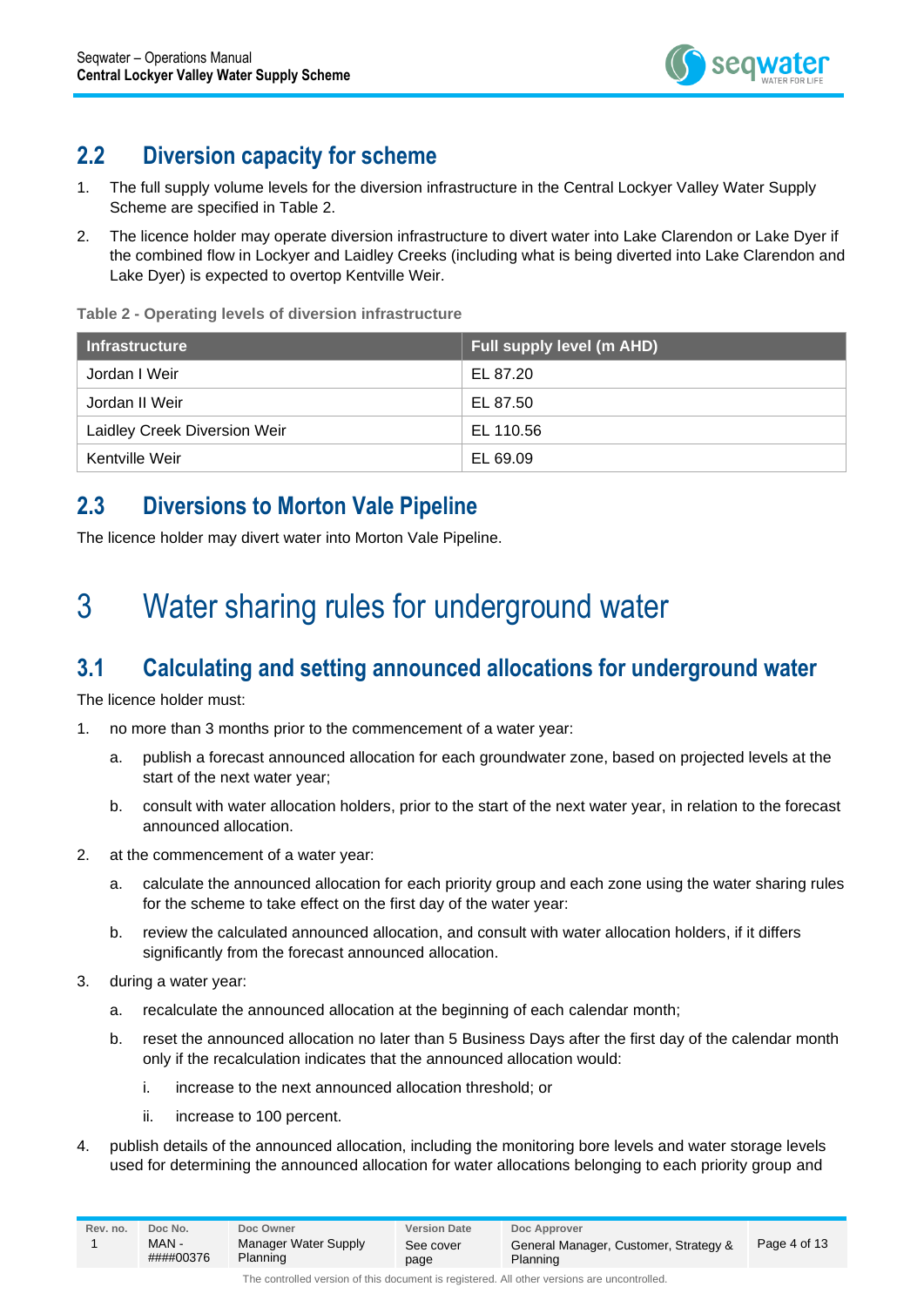

each zone, on the licence holder's website within 5 Business Days of setting or resetting an announced allocation.

- 5. not reduce the announced allocation during a water year.
- 6. not set an announced allocation that is less than 40 percent or greater than 100 percent.

#### <span id="page-4-0"></span>**3.2 Announced allocation for Low Priority A – Underground Water**

- 1. The announced allocation for Low Priority A underground water allocations (**LPAA**) in the Central Locker Valley Water Supply Scheme must be calculated using the methodology set out as follows:
	- a. The announced allocation that is set by the licence holder must be 100, 60 or 40 percent;
	- b. For each groundwater zone, the announced allocation for water allocations located in that zone must be calculated as follows by the licence holder:
		- i. for each assessment site within a groundwater zone in table 3, determine the underground water level; and
		- ii. for each assessment site, using the underground water level obtained in step i, identify the column in which the water level falls under and then assign to the assessment site the corresponding announced allocation threshold from table 3; and
		- iii. for each zone:
			- A. average all the announced allocation thresholds for the assessment sites; and
			- B. round to the nearest announced allocation threshold.
	- c. If the monitoring bore for the assessment site cannot be used, the licence holder may use another method of determining the underground water level for the site, subject to approval by the chief executive.
	- d. The water available to take by the water allocation holder is subject to the calculated announced allocation and the ability to take the water from water infrastructure.

| <b>Announced allocation threshold</b> |                                               | 100%                                              | 60%                                                    | 40%          |
|---------------------------------------|-----------------------------------------------|---------------------------------------------------|--------------------------------------------------------|--------------|
| <b>Groundwater zone</b>               | <b>Assessment site</b><br>(registered number) | m AHD                                             | m AHD                                                  | m AHD        |
| $\overline{2}$                        | 14320451                                      | If groundwater                                    | If groundwater                                         | ≤ 86.67      |
|                                       | 14320325                                      | levels in zone<br>are above                       | levels in zone<br>are above                            | ≤ 81.45      |
|                                       | 14320527                                      | critical levels<br>and unlikely to<br>drop to the | critical levels<br>but likely to drop<br>to the zone's | ≤ 77.66      |
| 3a                                    | 14320527                                      |                                                   |                                                        | $≤ 77.66$    |
|                                       | 14320277                                      | zone's critical<br>level within 18                | critical level<br>within 18                            | $\leq 72.24$ |
|                                       | 14320528                                      | months.                                           | months.                                                | $≤ 70.87$    |
|                                       | 14320525                                      |                                                   |                                                        | ≤ 67.08      |
| 5                                     | 14320457                                      |                                                   |                                                        | ≤ 76.85      |
|                                       | 14320594                                      |                                                   |                                                        | ≤ 75.98      |
|                                       | 14320809                                      |                                                   |                                                        | ≤ 64.28      |
| 14320351                              |                                               |                                                   |                                                        | ≤ 73.80      |

**Table 3 - Underground water announced allocation determination table for low priority allocations**

| Rev. no. | Doc No.            | Doc Owner                        | <b>Version Date</b> | Doc Approver                                      |              |
|----------|--------------------|----------------------------------|---------------------|---------------------------------------------------|--------------|
|          | MAN -<br>####00376 | Manager Water Supply<br>Planning | See cover<br>page   | General Manager, Customer, Strategy &<br>Planning | Page 5 of 13 |
|          |                    |                                  |                     |                                                   |              |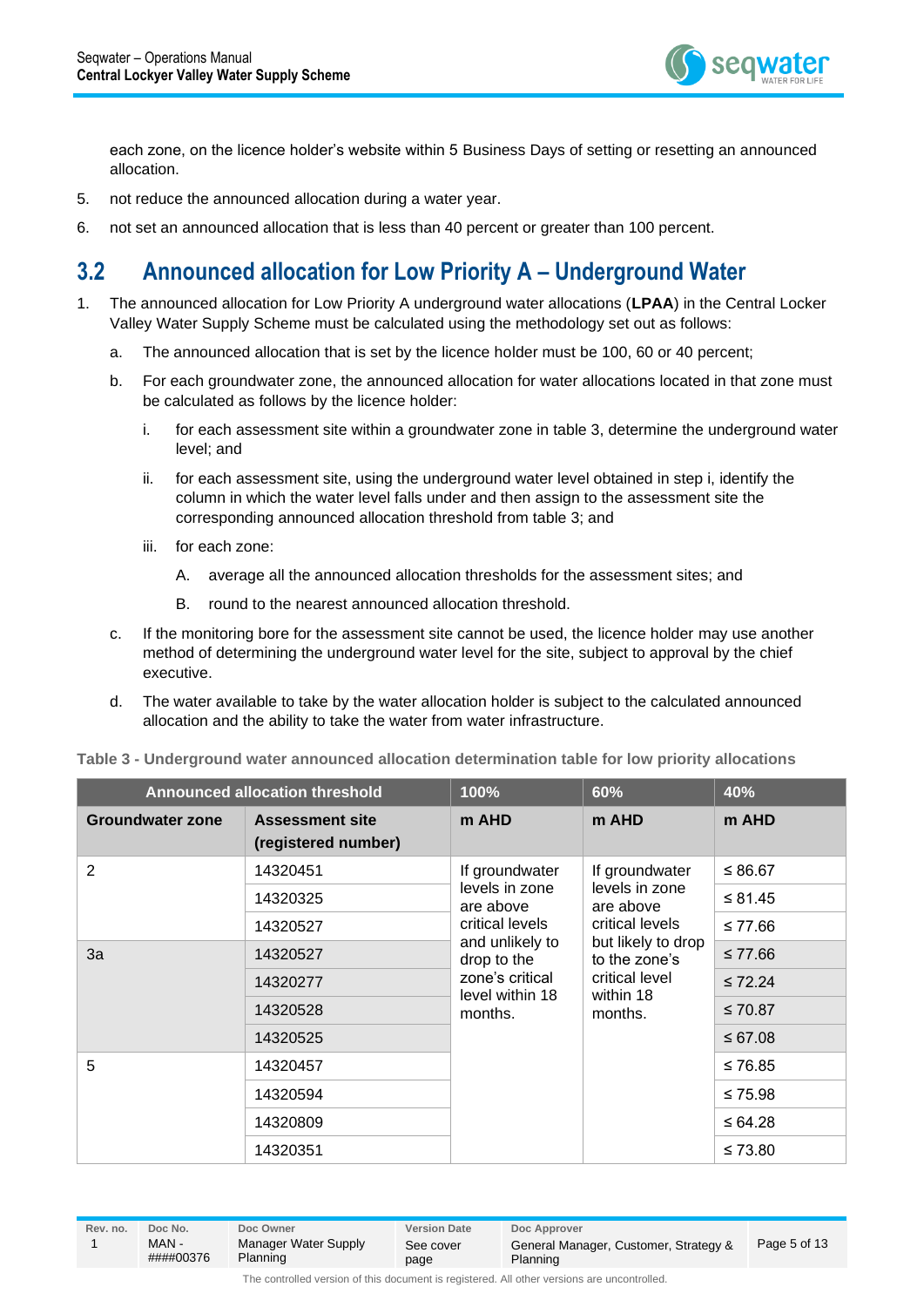

|                         | <b>Announced allocation threshold</b>         | 100%  | 60%   | 40%          |
|-------------------------|-----------------------------------------------|-------|-------|--------------|
| <b>Groundwater zone</b> | <b>Assessment site</b><br>(registered number) | m AHD | m AHD | m AHD        |
| $6\phantom{1}6$         | 14320787                                      |       |       | $\le 65.18$  |
|                         | 14320379                                      |       |       | $\le 62.24$  |
|                         | 14320779                                      |       |       | $\leq 56.77$ |
| 8                       | 14320551                                      |       |       | $\leq 53.74$ |
|                         | 14320782                                      |       |       | $≤ 56.90$    |
|                         | 14320791                                      |       |       | $\leq 52.50$ |
|                         | 14320121                                      |       |       | $≤ 57.16$    |
|                         | 14320131                                      |       |       | $\leq 55.65$ |
| 9                       | 73471                                         |       |       | $\leq 54.36$ |
|                         | 14320480                                      |       |       | $\leq 51.72$ |
|                         | 14320558                                      |       |       | $\leq 47.90$ |
|                         | 14320437                                      |       |       | $\leq 48.29$ |
|                         | 14320534                                      |       |       | $\leq 47.29$ |

#### <span id="page-5-0"></span>**3.3 Announced allocation for Medium Priority A – Underground Water**

- 1. The announced allocation for Medium Priority A underground water allocations (**MPAA**) in the Central Locker Valley Water Supply Scheme must be calculated using the methodology set out as follows:
	- a. The announced allocation that is set by the licence holder must be 100, 80 or 40 percent;
	- b. For each groundwater zone, the announced allocation for water allocations located in that zone must be calculated as follows by the licence holder:
		- i. for each assessment site within a groundwater zone in table 4, determine the underground water level; and
		- ii. for each assessment site, using the underground water level obtained in step (b)(i), identify the column in which the water level falls under and then assign to the assessment site the corresponding announced allocation threshold from table 4; and
		- iii. for each zone:
			- A. average all the announced allocation thresholds for the assessment sites; and
			- B. round to the nearest announced allocation threshold.
	- c. If the monitoring bore for the assessment site cannot be used, the licence holder may use another method of determining the underground water level for the site, subject to approval by the chief executive.
	- d. The water available to take by the water allocation holder is subject to the calculated announced allocation and the ability to take the water from water infrastructure.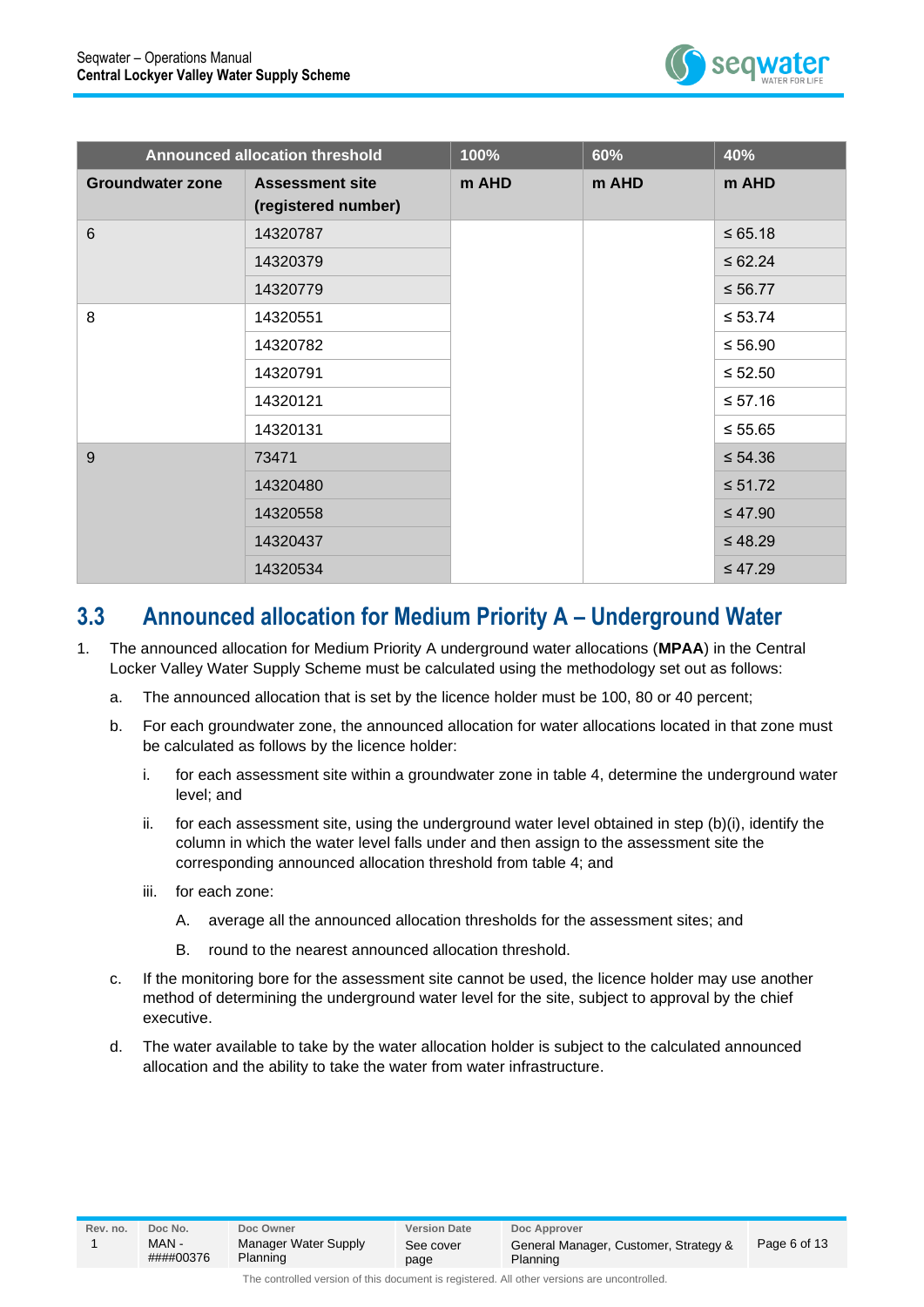

**Table 4 - Underground water announced allocation determination table for medium priority allocations**

| <b>Announced allocation threshold</b> |                                               | 100%                               | 80%                                 | 40%          |
|---------------------------------------|-----------------------------------------------|------------------------------------|-------------------------------------|--------------|
| <b>Groundwater zone</b>               | <b>Assessment site</b><br>(registered number) | m AHD                              | m AHD                               | m AHD        |
|                                       | 14320451                                      | If groundwater                     | If groundwater                      | $\leq 86.67$ |
| $\overline{2}$                        | 14320325                                      | levels in zone<br>are above        | levels in zone<br>are above         | $\leq 81.45$ |
|                                       | 14320527                                      | critical levels                    | critical levels                     | $≤ 77.66$    |
|                                       | 14320527                                      | and unlikely to<br>drop to the     | but likely to drop<br>to the zone's | $≤ 77.66$    |
| 3a                                    | 14320277                                      | zone's critical<br>level within 18 | critical level<br>within 18         | $\leq 72.24$ |
|                                       | 14320528                                      | months.                            | months.                             | $\leq 70.87$ |
|                                       | 14320525                                      |                                    |                                     | $\leq 67.08$ |
|                                       | 14320457                                      |                                    |                                     | $≤ 76.85$    |
| 5                                     | 14320594                                      |                                    |                                     | $\leq 75.98$ |
|                                       | 14320809                                      |                                    |                                     | $\le 64.28$  |
|                                       | 14320351                                      |                                    |                                     | $\leq 73.80$ |
|                                       | 14320787                                      |                                    |                                     | $\le 65.18$  |
| 6                                     | 14320379                                      |                                    |                                     | $\leq 62.24$ |
|                                       | 14320779                                      |                                    |                                     | ≤ 56.77      |
|                                       | 14320551                                      |                                    |                                     | $\leq 53.74$ |
|                                       | 14320782                                      |                                    |                                     | $\leq 56.90$ |
| 8                                     | 14320791                                      |                                    | $≤ 52.50$                           |              |
|                                       | 14320121                                      |                                    |                                     | $\leq 57.16$ |
|                                       | 14320131                                      |                                    |                                     | $\leq 55.65$ |
|                                       | 73471                                         |                                    |                                     | $\leq 54.36$ |
|                                       | 14320480                                      |                                    |                                     | $\leq 51.72$ |
| $\boldsymbol{9}$                      | 14320558                                      |                                    |                                     | $\leq 47.90$ |
|                                       | 14320437                                      |                                    |                                     | $\leq 48.29$ |
|                                       | 14320534                                      |                                    |                                     | $\leq 47.29$ |

#### <span id="page-6-0"></span>**3.4 Forward draw for underground water**

- 1. An allocation holder may make a request to the licence holder, in writing, if they wish to forward draw an allocation from the next water year only.
- 2. The licence holder may make, at its discretion, forward draw available for a water allocation holder any time during the last six months of a water year.
- 3. The maximum total forward draw that a licence holder can make available for each allocation in a water year must be not greater than 20% of the nominal allocation volume.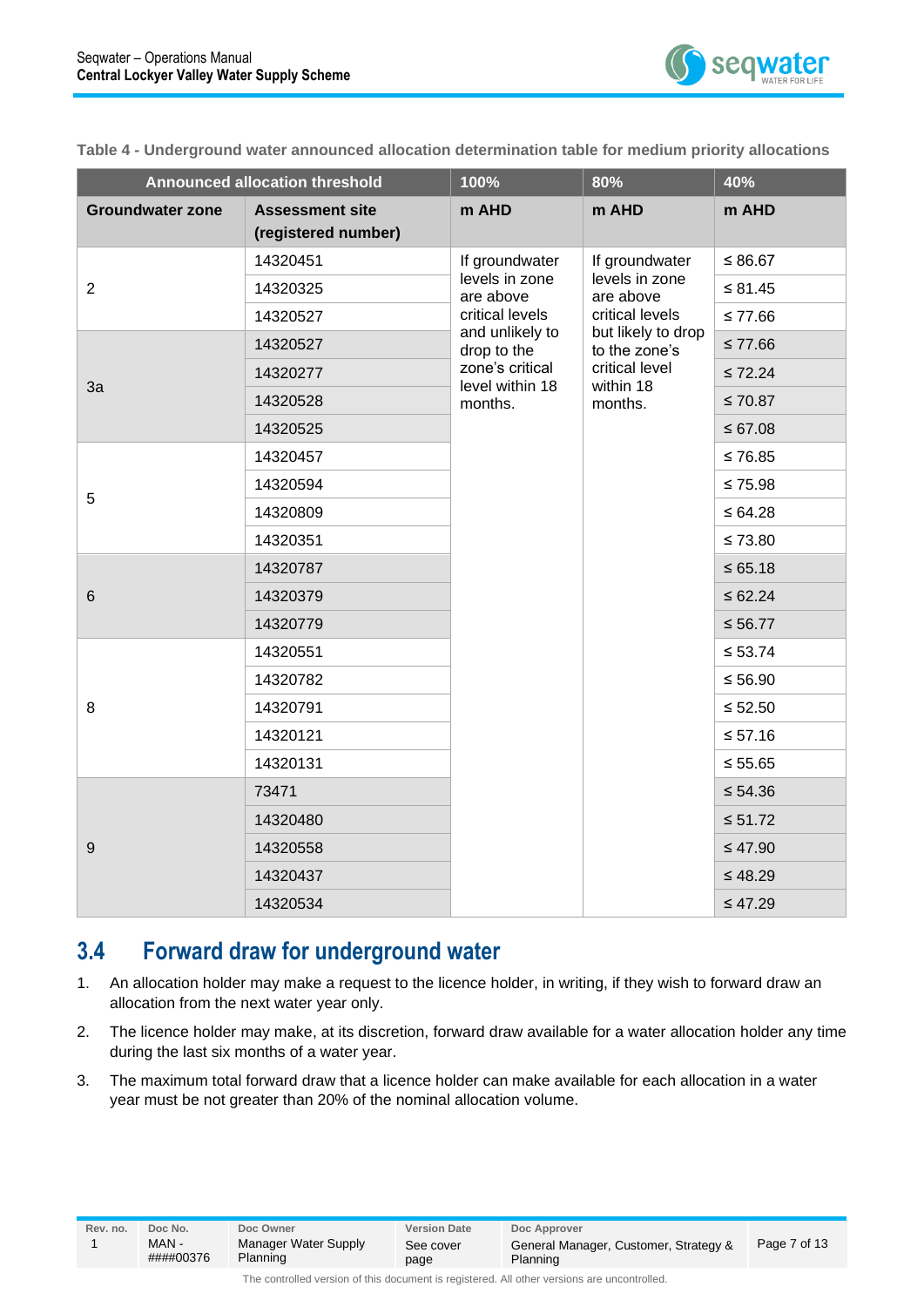

#### <span id="page-7-0"></span>**3.5 Taking water under an underground water allocation**

- 1. The total volume of water taken under a water allocation in a water year must not exceed the sum of the nominal volume for the water allocation and any allocation that has been taken as forward draw from the next water year, in accordance with section 3.4 of this manual.
- 2. The total volume of water that may be taken under a water allocation in a water year must not exceed the nominal volume of the water allocation multiplied by the announced allocation percentage:
	- a. plus any allocation that has been taken as forward draw from the next water year, in accordance with section 3.4 of this manual; and
	- b. less any allocation that has already been taken as forward draw from the previous water year, in accordance with section 3.4 of this manual.

### <span id="page-7-1"></span>4 Water sharing rules for surface water

#### <span id="page-7-2"></span>**4.1 Calculating and setting announced allocations for surface water and Morton Vale pipeline**

The licence holder must:

- 1. calculate the announced allocation for each priority group and each zone using the water sharing rules for the scheme to take effect on the first day of the water year;
- 2. after the commencement of a water year:
	- a. recalculate the announced allocation at the beginning of each calendar month;
	- b. reset the announced allocation no later than 5 Business Days after the first day of the month only if the recalculation indicates that the announced allocation would:
		- i. increase by 5 or more percentage points; or
		- ii. increase to 100 percent.
- 3. publish details of the announced allocation, including parameters for determining the announced allocation, on the licence holder's website within 5 Business Days of setting an announced allocation;
- 4. not reduce the announced allocation during a water year;
- 5. round the announced allocation to the nearest whole percentage point;
- 6. not set an announced allocation that is less than zero or greater than 100 percent.

#### <span id="page-7-3"></span>**4.2 Announced allocation for Medium Priority B – Morton Vale Pipeline**

1. The licence holder must determine the announced allocation for Medium Priority B Morton Vale Pipeline allocations (**MPAB**) using the formula and methodology as follows:

$$
AA_{MV}=\bigg\{\frac{UV_{LC}+DIV_{MV}-HPA_{LOSS}}{MPAB}\bigg\}\times100
$$

2. The parameters used in the announced allocation formula for MPAB allocations are defined in Tables 5 and 6.

####00376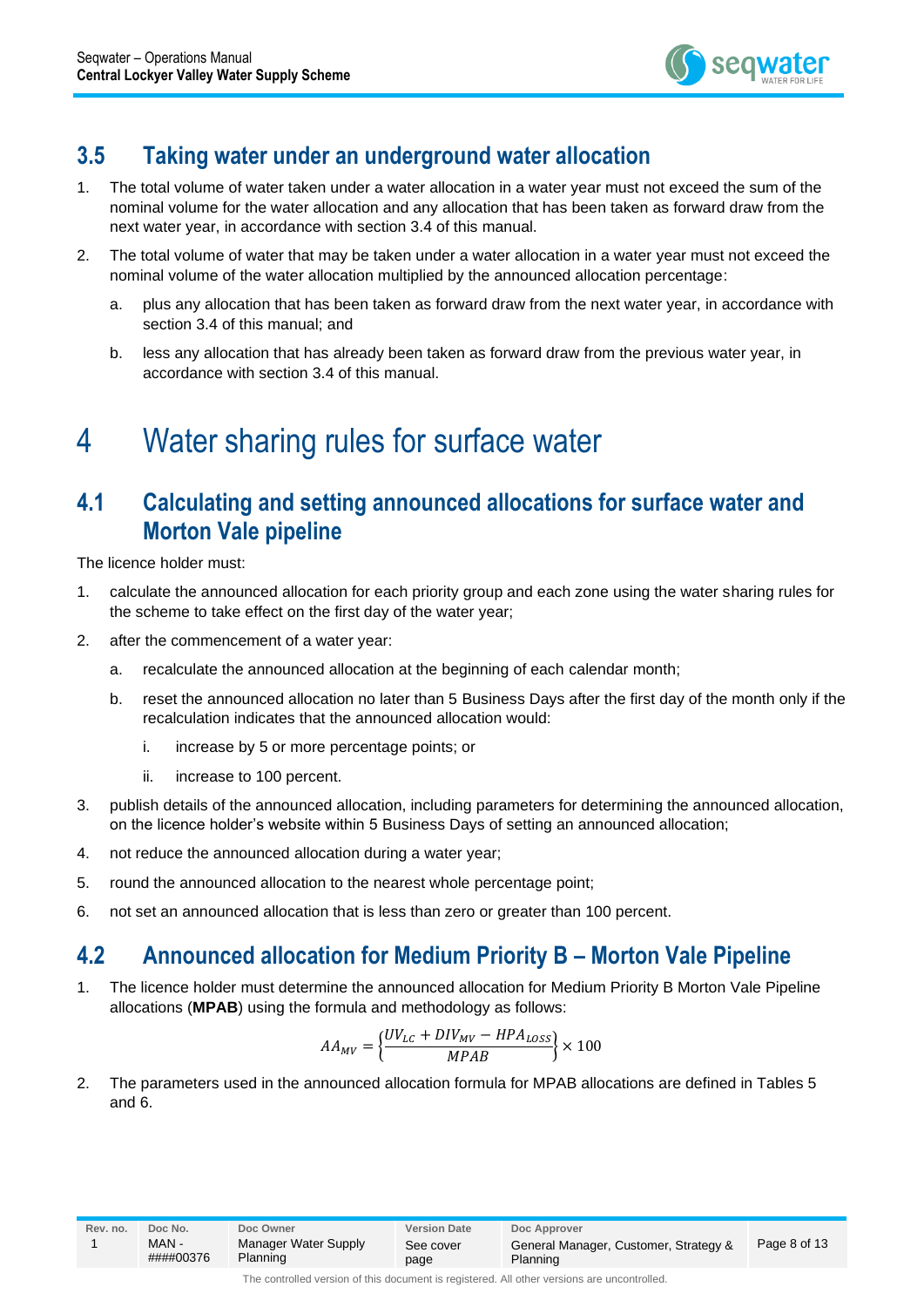

#### <span id="page-8-0"></span>**4.3 Announced allocation for Medium Priority C – Surface Water**

- 1. The licence holder must determine the announced allocation for Medium Priority C surface water allocations (**MPAC**) using the formula and methodology as follows:
	- a. calculate the announced allocation for MPAC allocations using the following formula:

$$
AA_{1} = \left\{\frac{UV_{LC} - HPA_{LoSS} - MPAB - RELC_{MW} - RELC_{GW1} - RELC_{GW2} + DIV_{MV} + DIV_{SW \Sigma (Z1, Z2, Z4)} \right\} \times 100
$$
\n
$$
AA_{2} = \left\{\frac{UV_{LD} - RELD_{GW} + DIV_{SW \Sigma (Z2, Z3, Z5)} \left[100 - \frac{MLD_{GW} + DIV_{SW \Sigma (Z2, Z3, Z5)} \right]}{MPAC_{\Sigma (Z2, Z3, Z5)}}\right\} \times 100
$$
\n
$$
AA_{3} = \left\{\frac{UV_{LC} - HPA_{LoSS} - MPAB - RELC_{MV} - RELC_{GW1} - RELC_{GW2} + DIV_{MV} + DIV_{SW \Sigma (Z1, Z4)} \right\} \times 100
$$
\n
$$
MPAC_{\Sigma (Z1, Z4)} \right\} \times 100
$$

$$
AA_4 = \left\{\frac{UV_{LD} - RELD_{GW} + DIV_{SW \Sigma(23,25)}}{MPAC_{\Sigma(23,25)}}\right\} \times 100
$$

- b. Where  $AA_1$  >=  $AA_2$ , the announced allocation for MPAC allocations is determined as follows:
	- i. for water allocations in zone 1, 2 and 4 the announced allocation is determined by formula  $AA<sub>1</sub>$ .
	- ii. for water allocations in zone 3 and 5, the announced allocation is determined as by the lesser of either formula  $AA_1$  or  $AA_4$ .
- c. Where  $AA_2 > AA_1$ , the announced allocation for MPAC allocations is determined as follows:
	- i. for water allocations in zone 2, 3 and 5, the announced allocation determined by formula  $AA<sub>2</sub>$ .
	- ii. for water allocations in zone 1 and 4 the announced allocation is determined by the lesser of either formula  $AA_2$  or  $AA_3$ .
- 2. The parameters used in the announced allocation formula for MPAC allocations are defined in Tables 5 and 6.

| Term. | <b>Details</b>                                                                                                                                                                                                                                                                                        |  |  |  |
|-------|-------------------------------------------------------------------------------------------------------------------------------------------------------------------------------------------------------------------------------------------------------------------------------------------------------|--|--|--|
| UV.   | $UV(\text{storage}) = CV - MOV - SL$                                                                                                                                                                                                                                                                  |  |  |  |
| (ML)  |                                                                                                                                                                                                                                                                                                       |  |  |  |
|       | Where:                                                                                                                                                                                                                                                                                                |  |  |  |
|       | Usable volume in a storage (UV(Storage)) is the volume in a storage that is available for<br>supplying demand after projected losses and inaccessible volume is accounted for.                                                                                                                        |  |  |  |
|       | $CV = current volume$ in a storage.                                                                                                                                                                                                                                                                   |  |  |  |
|       | $SL =$ storage loss. The net projected storage loss from for the remainder of the water<br>year. Includes evaporation and seepage, minus direct rainfall onto the storage.<br>Calculated by multiplying the storage loss value for the current month (Table 6) by the<br>surface area of the storage. |  |  |  |
|       | $MOV =$ minimum operating volume. The volume of water in a storage that cannot be<br>accessed to meet demand under normal operating conditions.                                                                                                                                                       |  |  |  |

| Rev. no. | Doc No.            | Doc Owner                        | <b>Version Date</b> | Doc Approver                                      |              |
|----------|--------------------|----------------------------------|---------------------|---------------------------------------------------|--------------|
|          | MAN -<br>####00376 | Manager Water Supply<br>Planning | See cover<br>page   | General Manager, Customer, Strategy &<br>Planning | Page 9 of 13 |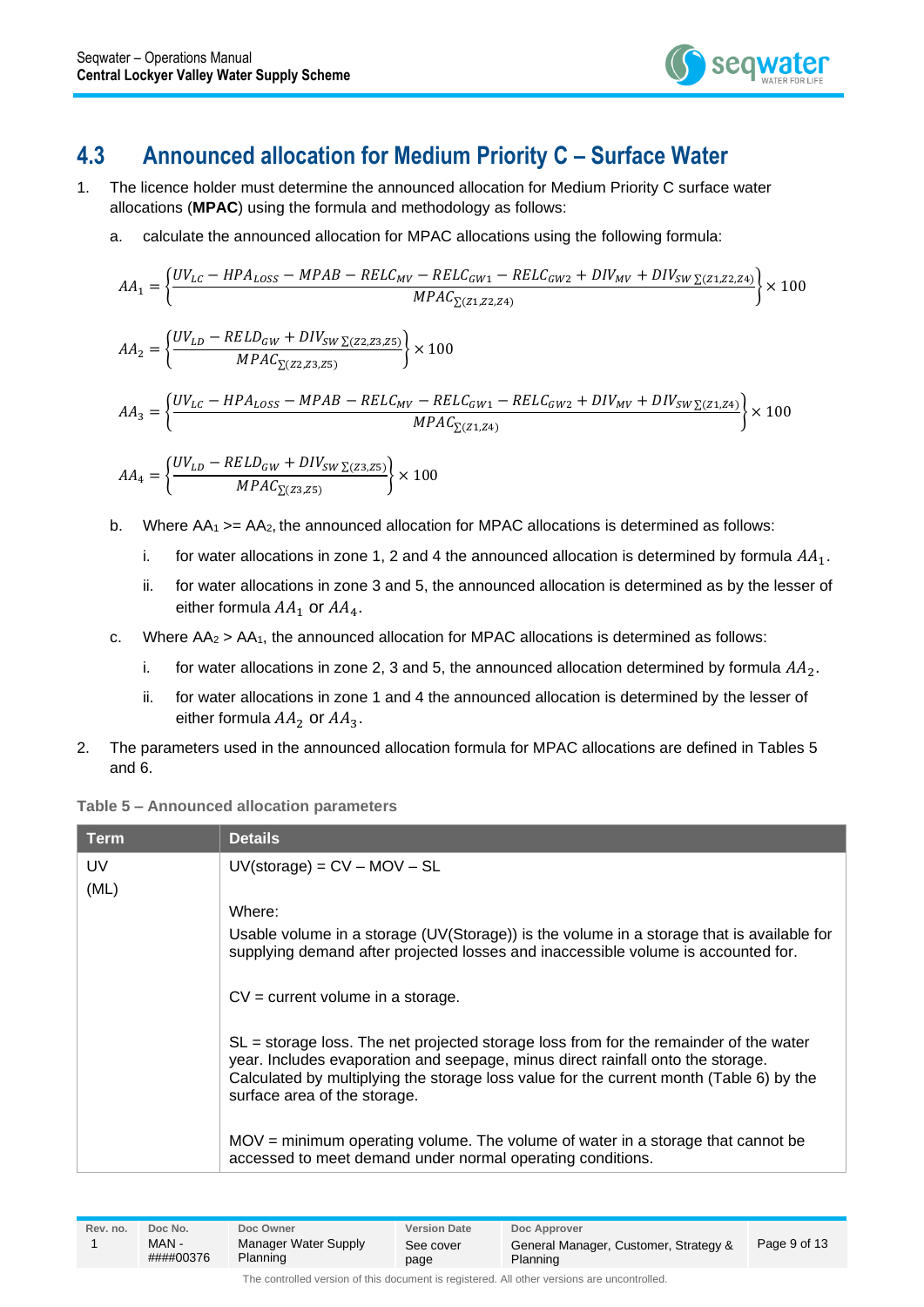

| <b>Term</b>          | <b>Details</b>                                                                                                                                                                                                                                                                                                                                                                                                                                                                                                                                                                                                                                                                                                                                                                                                                                                                                                                                 |          |      |                                                                               |  |  |  |  |
|----------------------|------------------------------------------------------------------------------------------------------------------------------------------------------------------------------------------------------------------------------------------------------------------------------------------------------------------------------------------------------------------------------------------------------------------------------------------------------------------------------------------------------------------------------------------------------------------------------------------------------------------------------------------------------------------------------------------------------------------------------------------------------------------------------------------------------------------------------------------------------------------------------------------------------------------------------------------------|----------|------|-------------------------------------------------------------------------------|--|--|--|--|
| HGW / LGW            | High underground water level / low underground water level – an assessment of the<br>water level in five representative bores to determine underground water recharge<br>effectiveness. Each of the five bores has a nominated high / low threshold. If water<br>levels in at least three of the five bores is above their nominated thresholds, then water<br>levels are deemed to be high (HGW). If water levels in at least three of the five bores are<br>below the nominated thresholds, then water levels are deemed to be low (LGW).<br>The representative bores and each of their thresholds are as follows:                                                                                                                                                                                                                                                                                                                           |          |      |                                                                               |  |  |  |  |
|                      | <b>Bore RN</b><br><b>EL</b> (metres)                                                                                                                                                                                                                                                                                                                                                                                                                                                                                                                                                                                                                                                                                                                                                                                                                                                                                                           |          |      |                                                                               |  |  |  |  |
|                      |                                                                                                                                                                                                                                                                                                                                                                                                                                                                                                                                                                                                                                                                                                                                                                                                                                                                                                                                                | 14320101 | 58.0 |                                                                               |  |  |  |  |
|                      |                                                                                                                                                                                                                                                                                                                                                                                                                                                                                                                                                                                                                                                                                                                                                                                                                                                                                                                                                | 14320503 | 74.7 |                                                                               |  |  |  |  |
|                      |                                                                                                                                                                                                                                                                                                                                                                                                                                                                                                                                                                                                                                                                                                                                                                                                                                                                                                                                                | 14320531 | 68.5 |                                                                               |  |  |  |  |
|                      |                                                                                                                                                                                                                                                                                                                                                                                                                                                                                                                                                                                                                                                                                                                                                                                                                                                                                                                                                | 14320558 | 60.0 |                                                                               |  |  |  |  |
|                      |                                                                                                                                                                                                                                                                                                                                                                                                                                                                                                                                                                                                                                                                                                                                                                                                                                                                                                                                                | 14320655 | 66.0 |                                                                               |  |  |  |  |
| $RELC_{MV}$<br>(ML)  | Reserve volume in Lake Clarendon set aside for Morton Vale Pipeline is the volume of<br>water set aside for supplying Medium Priority B - Morton Vale Pipeline allocations in the<br>future months beyond the current resource assessment. It does not include any<br>provision for losses that may be incurred in those future months. The methodology for<br>calculating reserve volume differs depending whether the underground water level<br>assessment is determined to be HGW or LGW. This methodology is set at the beginning<br>of the water year (and cannot change during the water year) as follows.<br>where HGW then $RELC_{MV} = UV_{LC} - MPAB + DIV_{MV}$<br>where LGW then $RELC_{MV} = (UV_{LC} - MPAB + DIV_{MV}) \times 0.5$<br>$RELC_{MV}$ (in megalitres) cannot exceed the total volume of $MPAB$ and cannot be less<br>than zero. $RELC_{MV}$ is recalculated at the beginning of each month and can be reset if the |          |      |                                                                               |  |  |  |  |
| $RELG_{GW1}$<br>(ML) | recalculation shows it would increase. It cannot decrease during a water year.<br>Primary reserve volume in Lake Clarendon set aside for underground water recharge is<br>the volume set aside for underground water recharge for the remainder of the water<br>year. The calculation of the reserve volume differs depending on the $AA_{GW}$ as follows.<br>where HGW then $RELC_{GW1} = (UV_{LC} - (MPAB \times 2) + DIV_{MV}) \times 0.7$<br>where LGW then $RELC_{GW1} = (UV_{LC} - (MPAB \times 3) + DIV_{MV}) \times 0.7$<br>$RELC_{GW1}$ (in megalitres) cannot be less than zero.                                                                                                                                                                                                                                                                                                                                                     |          |      |                                                                               |  |  |  |  |
| $RELG_{6W2}$         | Secondary reserve volume in Lake Clarendon set aside for underground water recharge                                                                                                                                                                                                                                                                                                                                                                                                                                                                                                                                                                                                                                                                                                                                                                                                                                                            |          |      |                                                                               |  |  |  |  |
| (ML)                 | is the volume set aside for underground water recharge for the remainder of the water<br>year as follows.<br>where HGW then $RELC_{GW2} = 0$<br>where LGW then $RELC_{GW2} = ((UV_{LC} - MPAB) + DIV_{MV}) \times 0.35$<br>$RELG_{GW2}$ (in megalitres) cannot exceed $MPAB \times 0.7$ and cannot be less than zero.                                                                                                                                                                                                                                                                                                                                                                                                                                                                                                                                                                                                                          |          |      |                                                                               |  |  |  |  |
| $RELD_{GW}$          | Reserve volume in Lake Dyer set aside for underground water recharge is the volume                                                                                                                                                                                                                                                                                                                                                                                                                                                                                                                                                                                                                                                                                                                                                                                                                                                             |          |      |                                                                               |  |  |  |  |
| (ML)                 | $RELD_{GW} = UV_{LD} \times 0.7$                                                                                                                                                                                                                                                                                                                                                                                                                                                                                                                                                                                                                                                                                                                                                                                                                                                                                                               |          |      | set aside for underground water recharge for the remainder of the water year. |  |  |  |  |

| MAN-<br>Manager Water Supply<br>General Manager, Customer, Strategy &<br>See cover<br>####00376<br>Planning<br>Planning<br>page | Rev. no. | Doc No. | Doc Owner | <b>Version Date</b> | Doc Approver | Page 10 of 13 |
|---------------------------------------------------------------------------------------------------------------------------------|----------|---------|-----------|---------------------|--------------|---------------|
|---------------------------------------------------------------------------------------------------------------------------------|----------|---------|-----------|---------------------|--------------|---------------|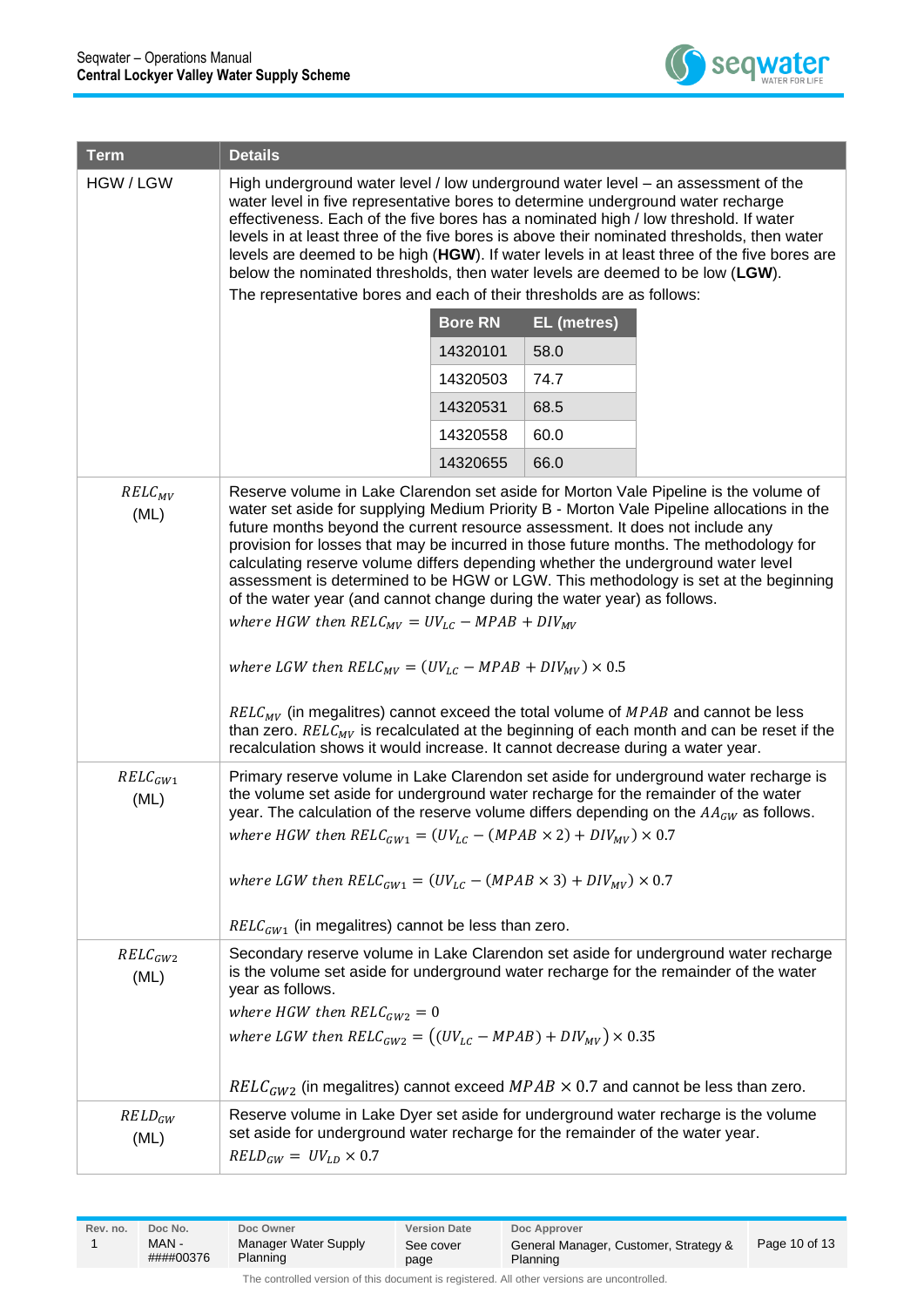

| <b>Term</b>          | <b>Details</b>                                                                                                                                                                                                                                                                                           |  |
|----------------------|----------------------------------------------------------------------------------------------------------------------------------------------------------------------------------------------------------------------------------------------------------------------------------------------------------|--|
| LPAA<br>(ML)         | Low Priority A allocations for underground water is the total volume of underground<br>water allocations (ML) in the low priority group and may be specified by zone and<br>location.                                                                                                                    |  |
| <b>MPAA</b><br>(ML)  | Medium Priority A allocations for underground water is the total volume of underground<br>water allocations (ML) in the medium priority group and may be specified by zone.                                                                                                                              |  |
| <b>MPAR</b><br>(ML)  | Medium Priority B allocations for Morton Vale Pipeline is the total volume of water<br>allocations (ML) on the Morton Vale Pipeline.                                                                                                                                                                     |  |
| <b>MPAC</b><br>(ML)  | Medium Priority C allocations for surface water is the total volume of surface water<br>allocations (ML) and may be specified by zone.                                                                                                                                                                   |  |
| $HPA_{LOSS}$<br>(ML) | High Priority distribution loss allocation associated with recharging of the Morton Vale<br>Pipeline. The announced allocation for high priority is assumed to always be 100%.                                                                                                                           |  |
| $DIV_{SW}$<br>(ML)   | Diversion medium priority for surface water allocations is the volume (in megalitres) of<br>water taken under medium priority water allocations for surface water since the start of<br>the current water year up to the time of assessment of the announced allocation and<br>may be specified by zone. |  |
|                      | At the start of the water year $DIV_{SW} = 0$                                                                                                                                                                                                                                                            |  |
| $DIV_{MV}$<br>(ML)   | Diversion medium priority for Morton Vale Pipeline allocations is the volume (in<br>megalitres) of water taken under medium priority water allocations for the Morton Vale<br>Pipeline from the start of the current water year up to the time of assessment of the<br>announced allocation.             |  |
|                      | At the start of the water year $DIV_{MW} = 0$                                                                                                                                                                                                                                                            |  |

#### **Table 6 - Total storage loss depths for the remainder of the water year (mm)**

| Month in which announced allocation was<br>calculated | Loss depth (mm) from Lake Clarendon and Lake<br><b>Dyer</b> |
|-------------------------------------------------------|-------------------------------------------------------------|
| January                                               | 628                                                         |
| February                                              | 569                                                         |
| March                                                 | 522                                                         |
| April                                                 | 470                                                         |
| May                                                   | 419                                                         |
| June                                                  | 400                                                         |
| July                                                  | 388                                                         |
| August                                                | 366                                                         |
| September                                             | 311                                                         |
| October                                               | 233                                                         |
| November                                              | 155                                                         |
| December                                              | 77                                                          |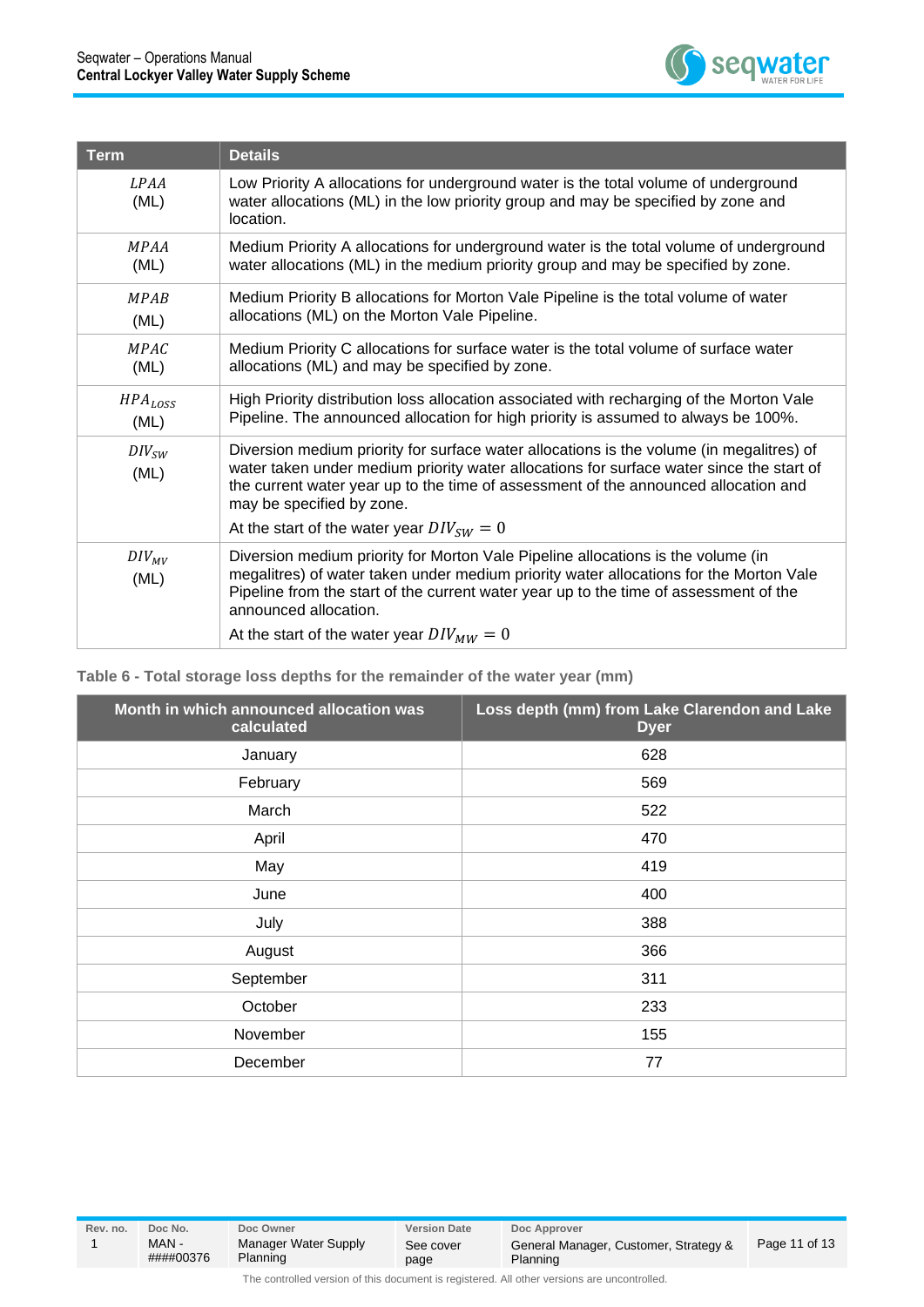

#### <span id="page-11-0"></span>**4.4 Alternative water sharing arrangements for surface water and Morton Vale Pipeline**

- 1. When the announced allocation for medium priority allocation holders on the Morton Vale Pipeline, as determined under section 4.2 is zero percent, the licence holder may make water available from Lake Clarendon by announcement.
- 2. When the announced allocation for medium priority allocation holders on Lockyer Creek or Laidley Creek, as determined under section 4.3 is zero percent, the licence holder may make water available by announcement.

#### <span id="page-11-1"></span>**4.5 Taking water under a surface water allocation**

- 1. The total volume of water taken under a water allocation in a water year must not exceed the nominal volume for the water allocation.
- 2. The total volume of water that may be taken under a water allocation in a water year, other than where water is made available by announcement in section 4.4, must not exceed the nominal volume of the water allocation multiplied by the announced allocation percentage.

### <span id="page-11-2"></span>5 Seasonal water assignment rules

#### <span id="page-11-3"></span>**5.1 Seasonal water assignments**

- 1. The licence holder may approve a seasonal assignment of a volume of water.
- 2. Water supplied under a seasonal water assignment may be used for any purpose.
- 3. The licence holder may only approve a seasonal water assignment that occurs within the same zone. Seasonal water assignments between different zones are not permitted.
- 4. The licence holder may only approve a seasonal water assignment that occurs within the same priority group. Seasonal water assignments between different priority groups are not permitted.